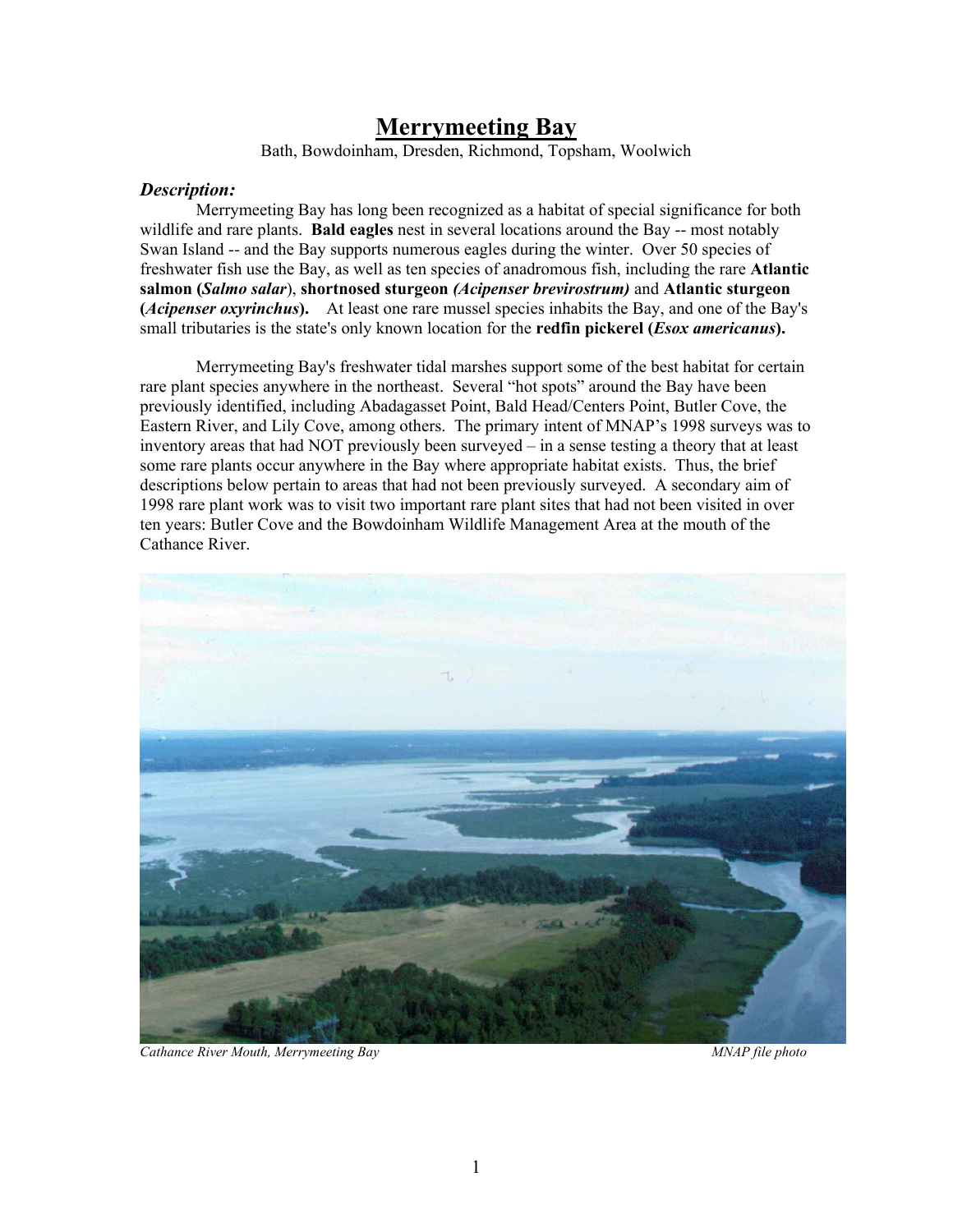#### **Cathance River, Topsham**

Like many other areas of Merrymeeting Bay, the **freshwater tidal marshes** along the Cathance are dominated by wild rice (*Zizania aquatica*), with lesser amounts of pickerelweed (*Pontederia cordata*), water parsnip (*Sium sauve*), soft-stem bulrush (*Schoenoplectus tabernaemontanii*) and river bulrush (*Bolboschoenus fluviatilis*). Perhaps the most notable feature of this stretch of river is the abundance of the globally rare **Eaton's bur marigold (***Bidens eatonii***)**. There are 1,000+ individuals of this rare plant in one 300-meter stretch of the riverbank; this is the largest population observed anywhere in Merrymeeting Bay. Also present in this stretch are the rare **estuary bur marigold (***Bidens hyperborea*), **spongy arrowhead (***Sagittaria calycina* **ssp.** *spongiosa***), Parker's pipewort (***Eriocaulon parkeri***),** and **Long's bittercress (***Cardamine longii*).

In summary, at least one or two rare plant species were found wherever we stopped, and the entire stretch appears to provide excellent habitat for these species. Except for the cluster of houses at the head of tide and one house that abuts the river from Fisher Road, the upper Cathance River is well-buffered and intact. No purple loosestrife (*Lythrum salicaria*) was observed along this entire river stretch.

MNAP staff found a dead specimen of the rare **tidewater mucket mussel (***Leptodea ochracea***)** in a sand bar at the mouth of the Cathance River. No live specimens were found.

#### **Chop's Creek**

A ~100-acre **freshwater tidal marsh** occurs for much of the length of Chop's Creek, dominated by American bulrush (*Schoenoplectus pungens*) at the southern end, and wild rice (*Zizania aquatica*) further upstream, with pickerelweed (*Pontederia cordata*) and bull-head lily (*Nuphar variegatum*) nearer the low tide line throughout the creek. Partway up the creek, an old stone causeway (apparently an old road) creates a narrow tidal constriction. The frequency of rare plants and quality of habitat at Chop's Creek are outstanding. The fringing marshes on the west side of the creek, not far upriver from Chop's Point, contain some of the Creek's best habitat for rare plants. A small cove a few hundred meters north of Chop's Point supports **Parker's pipewort (***Eriocaulon parkeri***), water pimpernel (***Samolus valerandi***), pygmyweed (***Crassula aquatica***), estuary bur-marigold (***Bidens hyperborea***), Eaton's bur-marigold (***Bidens eatonii***), mudwort (***Limosella australis***),** and thousands of **spongy arrowhead (***Sagittaria calycina* **ssp**. *spongiosa*) plants. Except for pygmyweed, each of these other species were also found scattered further up the creek.

In addition, Chop's Creek supports a greater abundance of submerged aquatic vegetation than any other area visited in Merrymeeting Bay. Dominant species are tapegrass (*Valisneria americana)* and pondweeds (*Potamogeton perfoliatus,* among others), but several other species are present. The adjoining uplands are intact and forested, and there are no houses immediately adjacent to the creek.

#### **Eastern River**

Sections of the Eastern River shore vary from abrupt banks with overhanging trees to low oxbows and meanders with extensive mudflats of **freshwater tidal marsh** vegetation. These tidal sections are dominated by wild rice (*Zizania aquatica*), soft-stem bulrush (*Schoenoplectus tabernaemontanii*), and American bulrush (*Schoenoplectus pungens*). There are also broad sections of soft, relatively open mud flat exposed at low tide. **Estuary bur-marigold** *(Bidens hyperborea*) was found at nearly every location surveyed. **Spongy arrowhead (***Sagittaria calycina* **ssp***. spongiosa*), **Parker's pipewort** *(Eriocaulon parkeri*), and **Eaton's bur-marigold (***Bidens eatonii*) were found sporadically.

The Eastern River appeared to be much siltier than other tributaries of Merrymeeting Bay. This may be due to one or more of the following factors: bedrock geology (portions of the Eastern River are underlain by sandstone and pelite -- more erodible rock than the rest of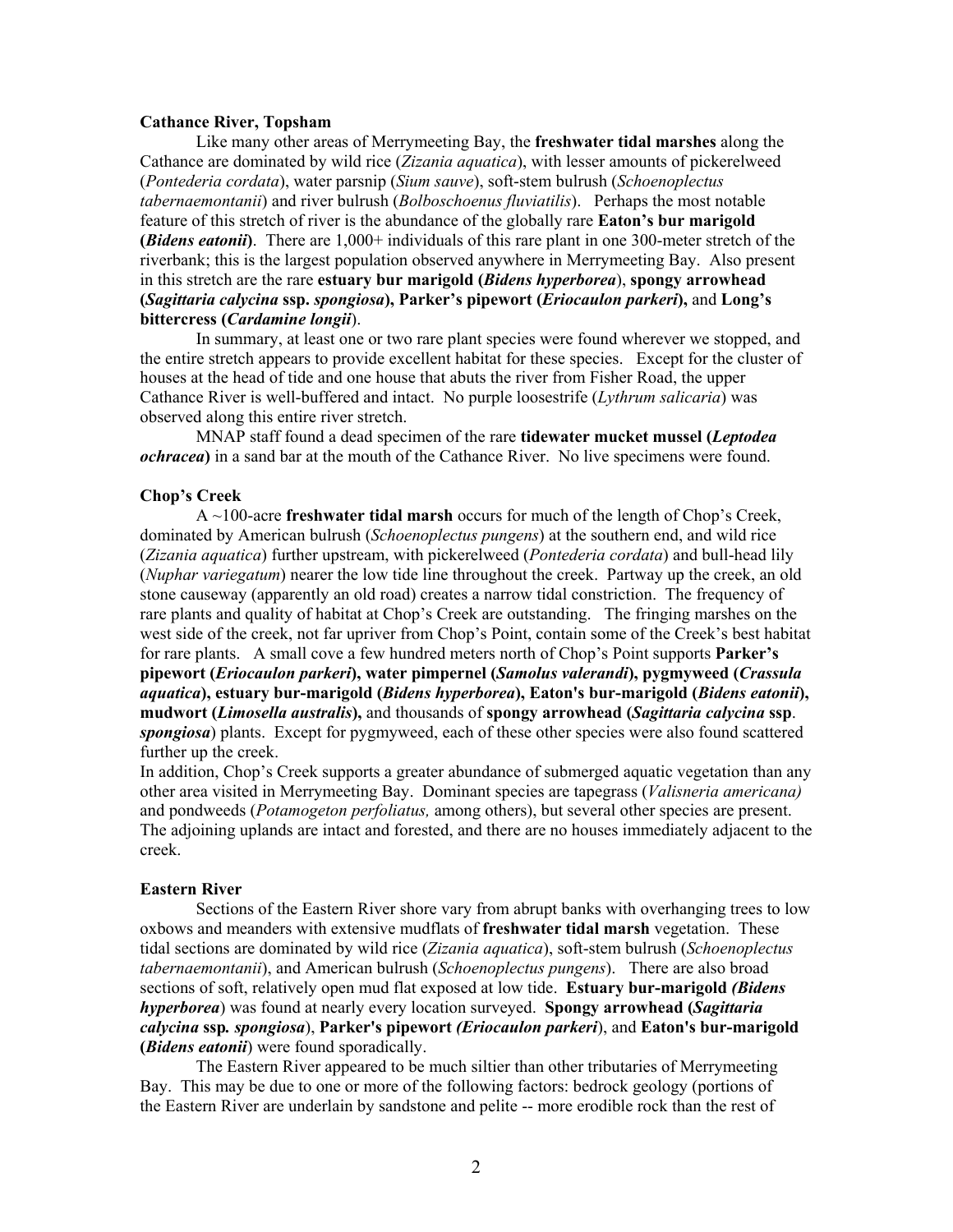Merrymeeting Bay), surficial geology (the upper Eastern River is mapped as alluvium, while other tributaries of the Bay are mapped as glacial marine sediments), and land use (there are comparatively more farms adjacent to the Eastern River than the Cathance or Abadagasset, and some of these farms are immediately adjacent to the river with no buffer).

#### **Lines Island**

The southeast side of Lines Island contains a 20-acre **freshwater tidal marsh** that supports some of the larger populations of rare plants in Merrymeeting Bay. Some but not all of the rare plants also occur in three other small tidal marshes. These marshes are dominated by wild rice and contain softer mud that support hundreds of **spongy arrowhead (***Sagittaria calycina* **ssp.** *spongiosa***)** along with a handful of **Parker's pipewort** (*Eriocaulon parkeri***)** and **estuary bur-marigold** (*Bidens hyperborea***)**. **Water pimpernel (***Samolus valerandi***)** occurs sporadically where the base of the rocky upland meets the mud flats. Purple loosestrife (*Lythrum salicaria*) is present but relatively infrequent along the upper edge of the marsh.

The interior of the island is an unremarkable, mid to late successional oak/pine forest, with evidence of a former farm (stone walls, apple trees, old brick structures) on the southwest side, and a standing but abandoned old camp at the southern tip. One interesting feature is a small natural shagbark hickory (*Carya ovata*) stand that occurs along the southeastern side of the island.

In part because of its importance to **bald eagles (***Haliaeetus leucocephalus***)**, nearly all of Lines Island was recently protected as a wildlife refuge and is now owned by the Maine Department of Inland Fisheries and Wildlife.

#### **Abadagasset Point to Pork Point**

The cove on the north side of Abadagasset Point is a broad, extensive  $(\sim 200$  acres) tidal flat with roughly zonal bands of vegetation. The north side of the ledgy Abagadasset Point supports small but viable populations of **Parker's pipewort (***Eriocaulon parkeri*), **mudwort (***Limosella australis***), water pimpernel (***Samolus valerandi* **ssp.** *parviflorus***),** and **Eaton's burmarigold (***Bidens eatonii*). From the Point all the way up the cove's tidal flats, there are scattered but infrequent plants of **estuary bur-marigold (***Bidens hyperborea*), **Parker's pipewort (***Eriocaulon parkeri***), mudwort (***Limosella australis***),** and **spongy arrowhead (***Sagittaria calycina* **ssp.** *spongiosa).* The shoreline is bordered by agricultural and residential lands, but there is a 10-meter wide forested buffer. In addition, ATV tracks have been observed in the upper sandy flats.

#### **Swan Island**

The west side of Swan Island supports a fringing freshwater tidal marsh ranging from a few meters in width to over 50 meters. The variable substrate (soft and firm mud, sand/gravel, cobble, and ledge) along this shoreline provides suitable habitat for seven rare plant species found elsewhere in the Bay. Wild rice (*Zizania palustris* -- the smaller of the two wild rice species), dominates much of the marsh, and other typical associates are frequent, such as waterworts (*Elatine* spp.), three-square bulrush (*Schoenoplectus pungens*) and false pimpernel (*Lindernia dubia*). Some of the wild rice may have originated from historic seeding efforts by MDIFW.

There is no development on the west side of the island, and the entire shoreline is undisturbed. Visitation to the island is limited by MDIFW, so the tidal marshes see very little boat traffic. Based on the appearance of the Kennebec River shoreline in Richmond, it is likely that some or all of the rare plants found on Swan Island occur on that shore as well.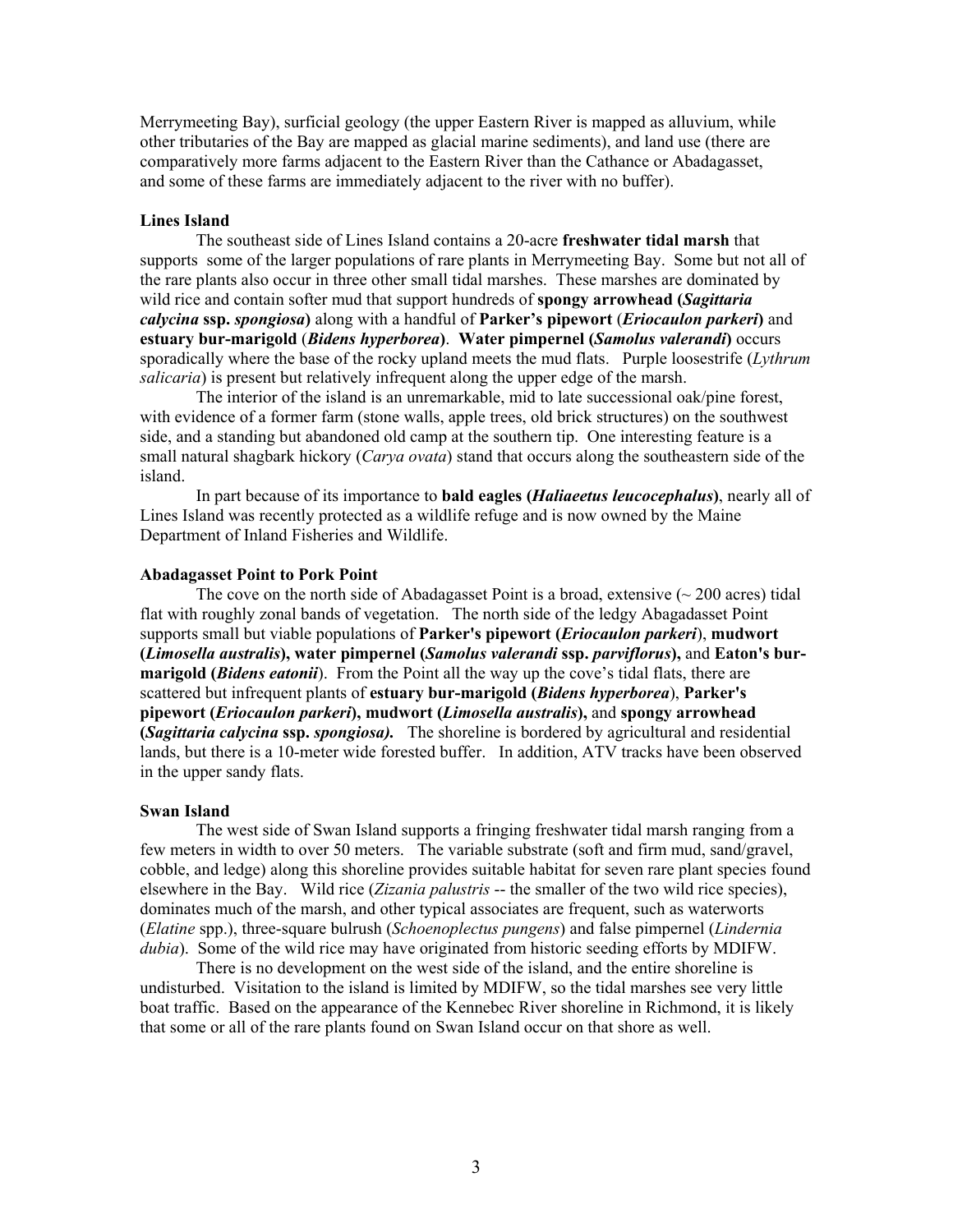| <b>Common Name</b>                   | <b>Latin Name</b>              | EO-<br><b>Ranks</b> | <b>S-Rank</b>   | <b>G-Rank</b>    |
|--------------------------------------|--------------------------------|---------------------|-----------------|------------------|
| <b>Exemplary Natural Communities</b> |                                |                     |                 |                  |
| Mixed Hardwood-Conifer Forest        |                                | n/a                 | S <sub>5</sub>  | not ranked       |
| Hardwood Floodplain Forest           |                                | n/a                 | S <sub>3</sub>  | not ranked       |
| Northern White Cedar Swamp           |                                | n/a                 | <b>S4</b>       | not ranked       |
| Freshwater Tidal Marsh               |                                | n/a                 | S <sub>2</sub>  | not ranked       |
| <b>Rare Plants</b>                   |                                |                     |                 |                  |
| Eaton's bur-marigold                 | Bidens eatonii                 | T                   | S <sub>2</sub>  | G2               |
| Estuary bur-marigold                 | Bidens hyperborea              | <b>SC</b>           | S <sub>3</sub>  | G <sub>4</sub>   |
| Parker's pipewort                    | Eriocaulon parkeri             | <b>SC</b>           | S <sub>3</sub>  | G <sub>3</sub>   |
| Long's bittercress                   | Cardamine longii               | T                   | S <sub>2</sub>  | G <sub>3</sub> Q |
| Pygmyweed                            | Crassula aquatica              | <b>SC</b>           | S <sub>2</sub>  | G <sub>5</sub>   |
| Eastern lileaopsis                   | Lilaeopsis chinensis           | T                   | S <sub>2</sub>  | G <sub>5</sub>   |
| Mudwort                              | Limosella australis            | <b>SC</b>           | S <sub>3</sub>  | G4G5             |
| Estuary monkey-flower                | Mimulus ringens v. colpophilus | <b>SC</b>           | S <sub>2</sub>  | G5T2Q            |
| Cow lily                             | Nuphar advena                  | <b>SC</b>           | S <sub>2</sub>  | G???             |
| Threadfood                           | Podostemum ceratophyllum       | <b>SC</b>           | S <sub>2</sub>  | G <sub>5</sub>   |
| Spongy arrow-head                    | Sagittaria calycina            | <b>SC</b>           | S <sub>3</sub>  | G5T4             |
| Stiff arrow-head                     | Sagittaria rigida              | T                   | S1S2            | G <sub>5</sub>   |
| Water pimpernel                      | Samolus valerandi              | <b>SC</b>           | S <sub>2</sub>  | G5T5             |
| Horned pondweed                      | Zannichellia palustris         | <b>SC</b>           | S <sub>2</sub>  | G <sub>5</sub>   |
| <b>Rare Animals</b>                  |                                |                     |                 |                  |
| Short-nose sturgeon                  | Acipenser brevirostrum         | not listed          | S <sub>3</sub>  | G <sub>3</sub>   |
| Atlantic sturgeon                    | Acipenser oxyrinchus           | not listed          | S <sub>3</sub>  | G <sub>3</sub>   |
| Spotted turtle                       | Clemmys guttata                | T                   | S <sub>3</sub>  | G <sub>5</sub>   |
| Red-fin pickerel                     | Esox americanus                | not listed          | $\overline{S?}$ | G <sub>5</sub>   |
| Bald eagle                           | Haliaeetus leucocephalus       | T                   | S4B/S4N         | G <sub>4</sub>   |
| Tidewater mucket                     | Leptodea ochracea              | T                   | S <sub>2</sub>  | G <sub>4</sub>   |
| Atlantic salmon                      | Salmo salar                    | not listed          | S <sub>3</sub>  | G <sub>5</sub>   |
| Ribbon snake                         | Thamnophis sauritus            | <b>SC</b>           | S <sub>3</sub>  | G <sub>5</sub>   |

# *Rare Species/Natural Community Summary Table for Merrymeeting Bay:*

## *Other Resources Mapped by MDIFW:*

Most of Merrymeeting Bay is mapped as a Coastal Wading Bird and Waterfowl Habitat. Deer Wintering Areas and Inland Wading Bird and Waterfowl Habitats have been identified adjacent to the Bay.

## *Conservation Considerations:*

• Because Merrymeeting Bay drains nearly one third of Maine, the potential for water quality degradation is high. Both the Androsgoggin and Kennebec Rivers have major industries upriver. Although these industries are much cleaner than they were a few decades ago, contamination remains in the Bay's fine-grained sediments. Accordingly, eagle eggs from Merrymeeting Bay have been found to contain some of the highest levels of PCBs ever